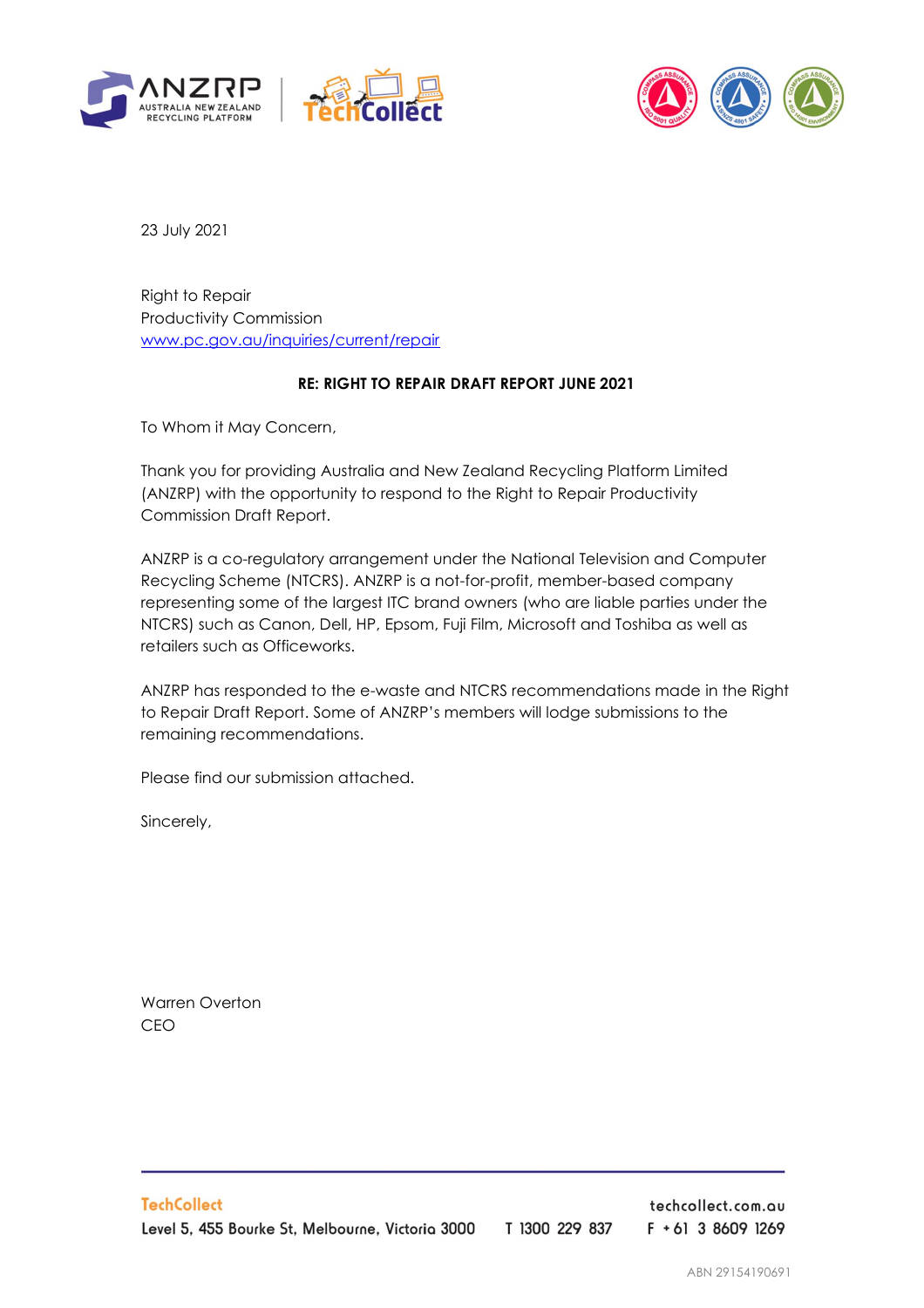

#### **DRAFT RECOMMENDATION 7.1 IMPROVING THE MANAGEMENT OF E-WASTE**

*The Australian Government should amend the National Television and Computer Recycling Scheme (NTCRS) to allow e-waste products that have been repaired or reused by co-regulatory bodies to be counted towards annual scheme targets. The exact design features that need to be incorporated into the NTCRS to enable reuse options should be determined in consultation with the scheme's liable parties and coregulatory bodies. The changes should be designed in a way that minimise any adverse incentives, including risks from:*

*• double-counting, where the same products cycle through the scheme without legitimately being reused*

*• unlawful exports for reuse that result in more products in the informal recycling sector, generating worse health and environmental outcomes.*

*Any future co-regulatory or mandatory product stewardship schemes should also include repair and reuse as options within their targets.*

ANZRP supports reuse of electrical and electronic products over recycling where practicable in line with the waste hierarchy. Making changes to the NTCRS to support reuse could be feasible, however, not enough research on the size and complexities of the reuse market for in-scope products has taken place to determine this. In addition, there is an established overseas repair and refurbishment market where ewaste generated in Australia is managed, often at facilities where the original products are manufactured (noting that in-scope product under the NTCRS is manufactured overseas). ANZRP recommends that the required research and pilot/trial programs take place before any changes to the NTCRS to incorporate reuse are considered. Some of the existing practices and issues that should be examined further are outlined below.

#### **IT Asset Management**:

- There is an existing IT asset management industry in Australia where businesses, government departments and organisation such as schools, universities and hospitals lease IT equipment (such as computers, laptops, monitors and printers) from asset management companies. Asset management companies purchase IT equipment and enter into a contract with customers to lease these products for a fixed period (e.g. three to four years).
- At the end of the contracted lease period, customers return their equipment to their asset management company. The asset management company assesses (often using certified e-waste recyclers) these products to determine whether they can be repaired or refurbished (based on a variety of factors including the functionality, condition and model of the product).
- Products that are assessed as able to be repaired or refurbished are then sent to an e-waste repair/refurbishment company. Many of these companies are based overseas (particularly in Asia at large, well established facilities where new product manufacture takes place), so products are exported (as functional, working product) for repair/refurbishment and are resold in overseas markets.
- The NTCRS currently accounts for exports of product for reuse in the scaling factors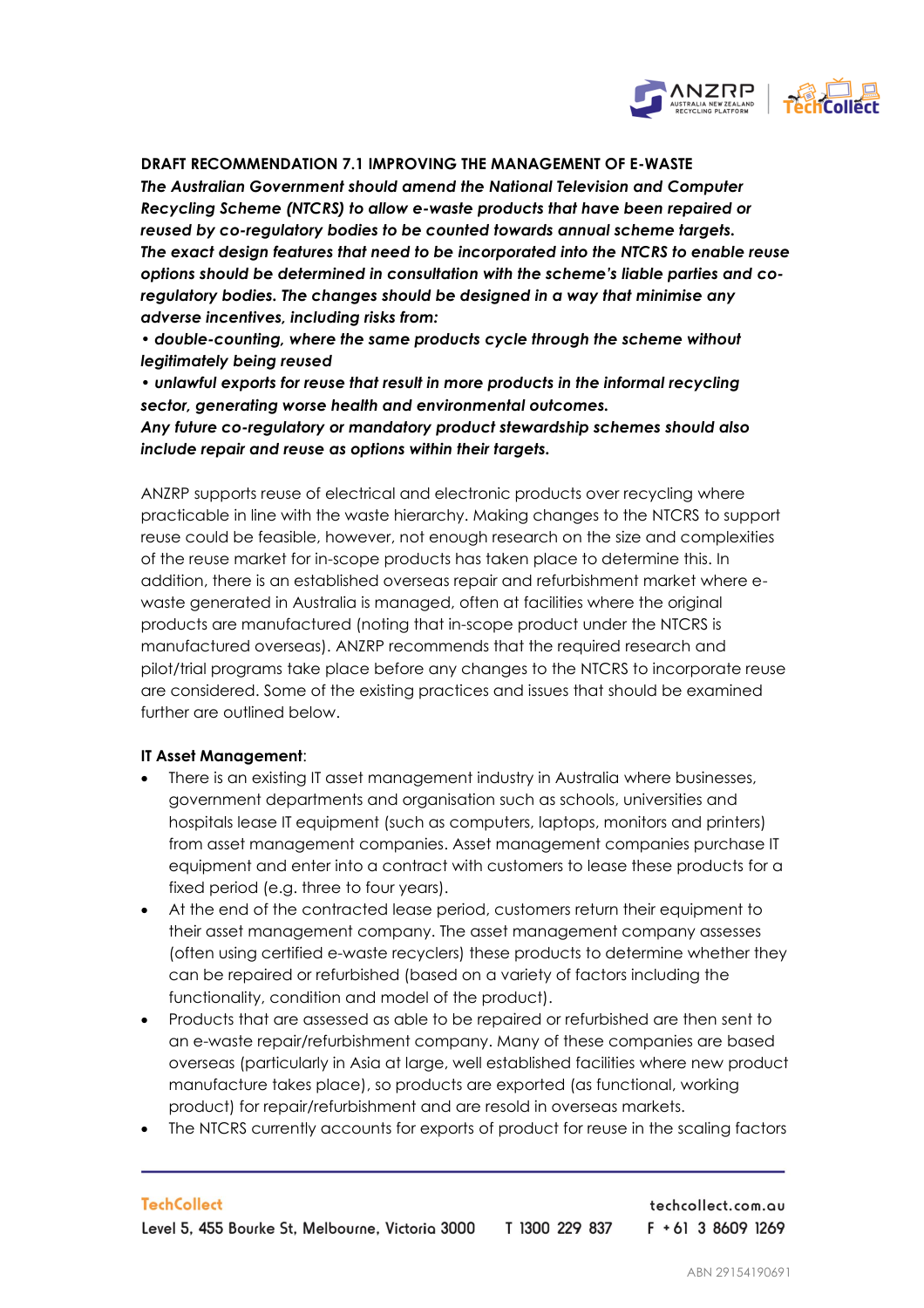

used to determine the annual scheme recycling target. The scaling factors are used in the calculation of waste arising and take into account that not all new electrical and electronic product imports result in available e-waste to the NTCRS in the same year (due to product being exported for reuse and the fact that not all purchases of new products are replacement purchases). The scaling factors were last updated in 2018 (based upon ABS export data) and should be reviewed before any changes to the scheme recycling target are considered. At the same time, the size of the asset management repair market should be determined.

- Currently, co-regulatory arrangements achieve their annual recycling target via collecting in scope e-waste from a mix of reasonable access sites, B2B customers, member individual responsibility (IPR) programs and recycler sourced collections (commonly referred to as 'ad hoc volume'). Ad hoc volume is where recyclers source in scope e-waste from their own customers and networks, recycle the ewaste and then sell a co-regulatory arrangement a certificate of destruction ('COD') stating the product mix and total weight (i.e., CODs are traded). Coregulatory arrangements are using this avenue more and more to meet their recycling target, yet some co-regulatory arrangements perform few (if any) checks to confirm the validity of the ad hoc volume (e.g. that it does not contain out of scope product, has not been double counted/sold to another coregulatory arrangement, has not undergone any preliminary dismantling by a site not certified to AS/NZS 5377 (the 'Standard'), that the volume has not been 'made up'). If reuse was to be included in the NTCRS target, it is likely that a similar 'ad hoc volume' scenario will take place with asset managers whereby certificates of reuse will be traded with co-regulatory arrangements and there will be scope for this to be abused if not governed appropriately.
	- o A potential way to trace material recycled/reused under a formal product stewardship scheme/the NTCRS and to avoid double counting is to have a Department administered database (which could be outsourced to a consultant) which generates unique CODs with a unique identifier. Only CODs generated by this system would be able to be used to count towards a co-regulatory arrangement's target.
	- o The database could have an interface where recycling facilities could log into and generate CODs for NTCRS regulated products they recycle/reuse. This would result in standard CODs being used across the Scheme and could include information such as type of product recycled (e.g. TV - CRT, monitor – flat panel display, desktop PC, printer, out of scope, waste to landfill), tonnage (by product type), name of facility and location of facility.
	- o The database could have an interface where co-regulatory arrangements could retire CODs. This would include CODs for ad hoc volume. The database could have facility where each unique ID could only be retired once and could check that CODs generated in a financial year can only be retired in the same financial year.
- Currently, co-regulatory arrangements are required to use recyclers certified to the Standard. However, as recyclers do not have legal requirements under the NTCRS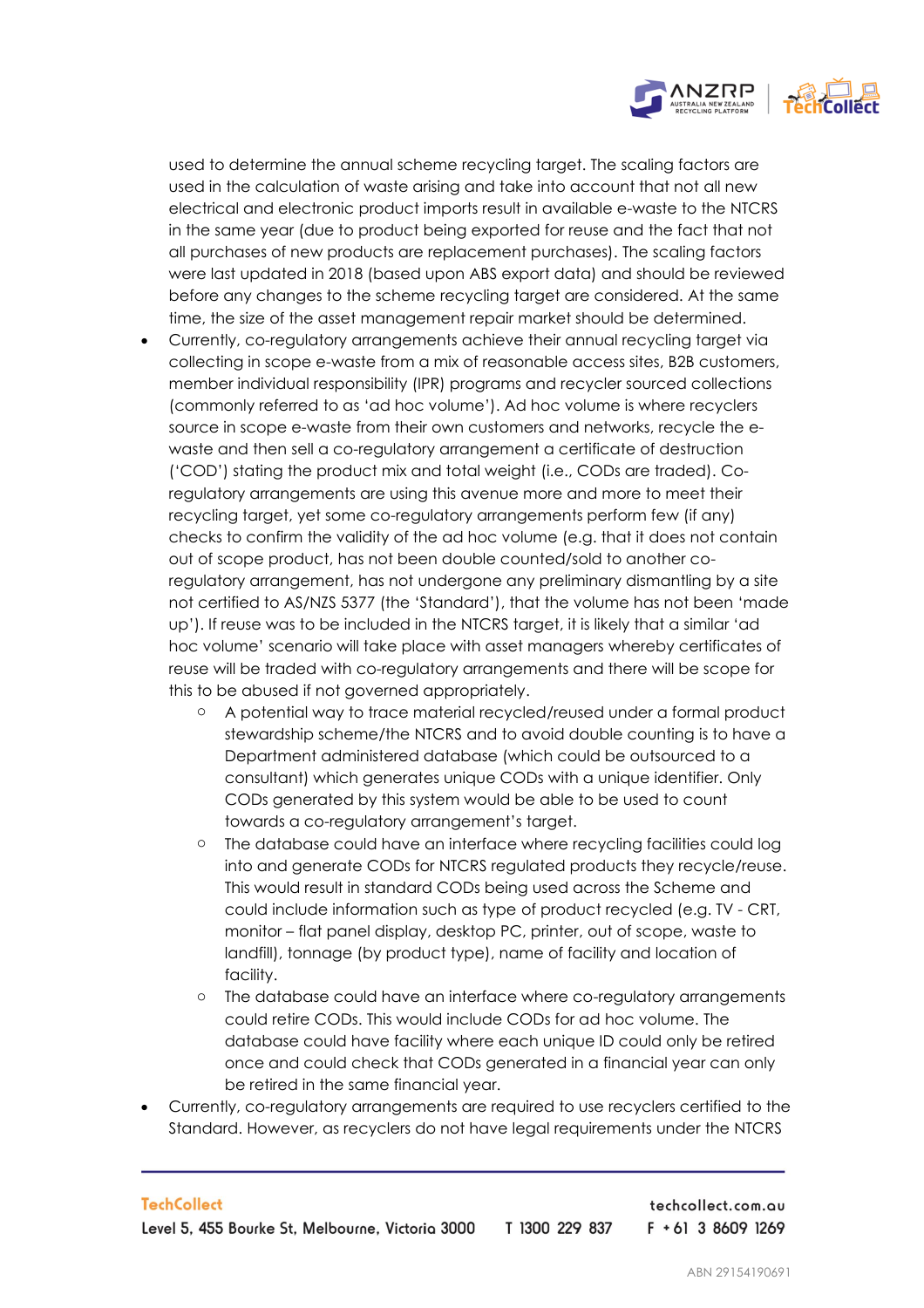

Rules, the NTCRS Regulator does not monitor recyclers' conformance with the Standard (it just receives recyclers' certificates of certification via co-regulatory arrangements' annual reports lodged via PS Online) nor compliance with HSE regulations (which is regulated by the States and Territories). Further, the NTCRS Regulator does not monitor whether co-regulatory arrangements monitor recycler conformance/compliance with the Standard and HSE regulations or take any actions when issues are identified. There have been multiple instances of e-waste recyclers participating in the NTCRS performing non-compliant activities most notably stockpiling (with some instances leading to fires), illegally exporting nonfunctional product for recycling in non-OECD countries and not providing a safe workplace for workers handling hazardous components/materials. If reuse is included in the NTCRS, e-waste recyclers will perform the additional function of assessing whether in scope e-waste can be repaired over recycled and will perform preparation for reuse activities (note: there is a preparation for reuse section in the Standard and other international e-waste standards). This creates further scope for co-regulatory arrangements to use e-waste recyclers who do not conform/comply with the Standard or HSE regulations.

o Changes to the NTCRS Rules should be made so that the Department can monitor compliance of recycler activities. This could be a requirement that co-regulatory arrangements are required audit recyclers themselves or that co-regulatory arrangements are required to undergo audits by the Department which extend to recycling facilities used by them (and it will then be up to the co-regulatory arrangements to enter into agreements with recycling partners to allow the Department to access their facilities and provide documentation requests).

### **Repairs of Products Under Warranty:**

- Many product OEMs who are liable parties under the NTCRS have programs to repair product returned under warranty (noting that consumers can purchase extensions to warranty periods).
- Some of these OEMs have warranty agreements with component manufacturers (e.g. motherboards, memory cards, power supplies, video cards) who may or may not be liable parties.
- The returned products can be:
	- o Fully repaired in Australia and then either returned to the customer or resold in Australia. This may involve using new or repaired components.
	- o Exported for repair in overseas markets. This may involve using new or repaired components. The repaired product can then be returned to Australia or resold in overseas markets.
	- o Assessed in Australia and faulty components removed and replaced with new or repaired components. Faulty components are sent to overseas repair facilities (often where new components are manufactured), sometimes via consolidation centres. In some cases, the product OEM retains ownership of the component but in other cases ownership can transfer to the component manufacturer (this ownership is important when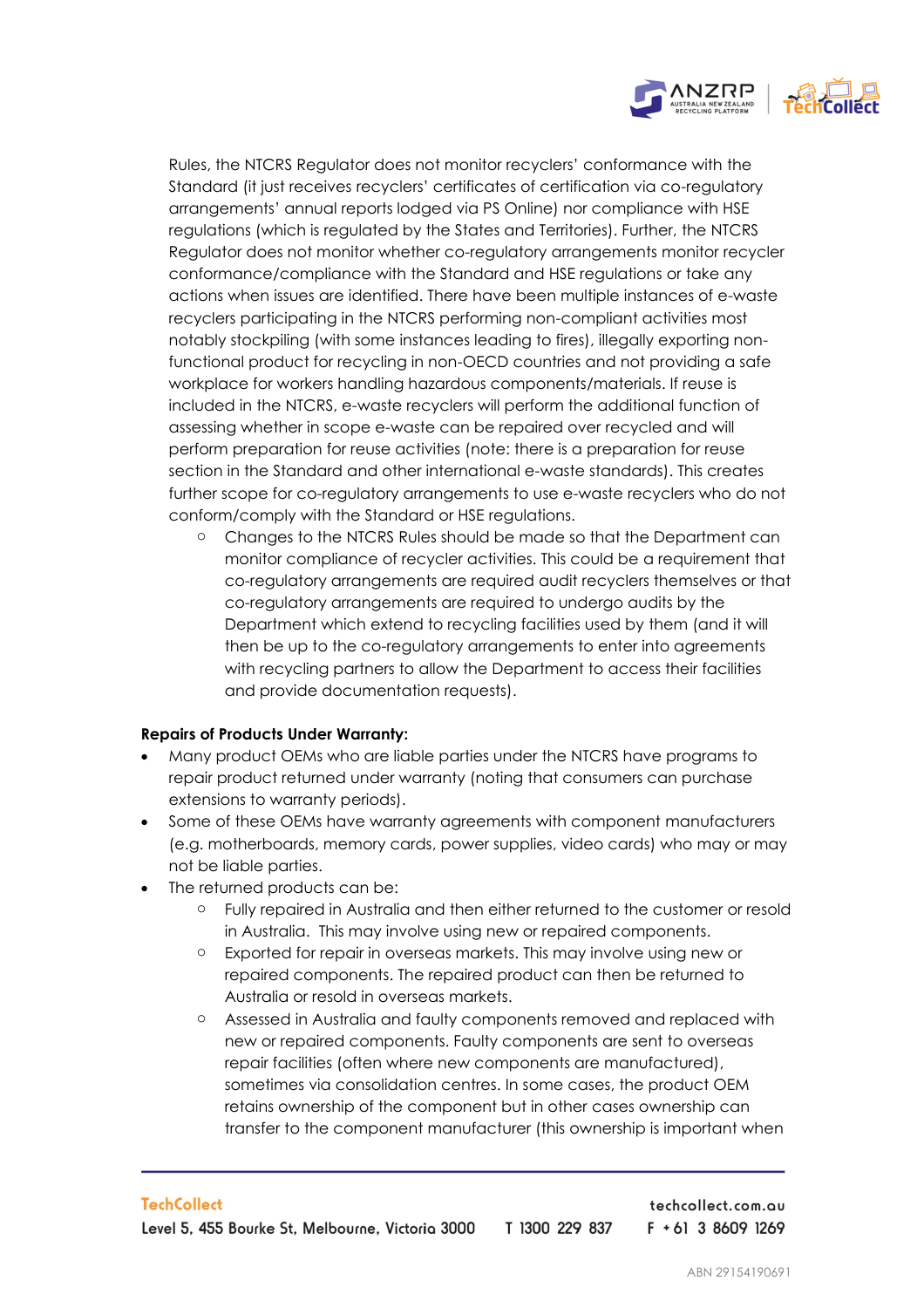

determining responsibilities under the Basel Convention). Components that have been repaired can be sent back to Australia or resold/used in an overseas market. Components that were sent for repair but assessed as unrepairable will be recycled overseas.

• Components or 'spare parts' are a key factor in the repair market. However, the NTCRS scheme target is based on whole units imported into Australia (using Customs data). Any changes to the NTCRS to incorporate reuse will need to consider the stocks and flows of components.

# **Repairability of E-waste Collected via the NTCRS:**

- In scope e-waste collected under the NTCRS generally comes from consumers via council waste transfer stations and retail collection sites as well as B2B direct pickups. It is generally considered that consumer generated e-waste is older and of a lower quality than business generated e-waste (noting that asset managers control a lot of this e-waste) and the likelihood that it can be repaired is lower.
- However, no formal studies have been completed to determine (1) the percentage of consumer vs business generated e-waste and (2) the average age and repairability of in scope e-waste collected under the NTCRS. This should take place before any changes to the NTCRS to incorporate reuse are considered.

**DRAFT RECOMMENDATION 7.2 USE OF GPS TRACKERS TO MONITOR E-WASTE EXPORTS** *The Australian Government should amend the monitoring arrangements for the National Television and Computer Recycling Scheme so that global positioning system (GPS) trackers can be used to determine the end-of-life location of e-waste collected for recycling as part of the scheme. This should be done using a risk-based sampling approach that focuses on the types of products and supply chains that present the highest risk of unlawful exports or disposal of e-waste.*

ANZRP supports the use of GPS trackers as part of compliance monitoring programs to confirm that e-waste collected for recycling through the NTCRS ends up at the intended Australian-based recycling facility. ANZRP currently uses GPS trackers as part of its compliance and assurance procedures. However, we note the following challenges we have had to overcome:

- The usage of GPS tracking devices is subject to surveillance legislation in some states. Whilst the exact legislation varies by state, the use of surveillance devices to intentionally track and record employee activity is an offence unless the operator of the system has the consent of all parties to the activity. Only South Australia, Queensland and Tasmania do not have regulations applicable to the use of GPS tracking devices.
- To meet these regulations, ANZRP has notified all of its recycling partners that ewaste delivered to them by ANZRP may contain GPS tracking devices via an executed ANZRP Recycling Services Agreement.
- ANZRP also notifies logistics providers and their specific drivers when they are in possession of a GPS tracking device. ANZRP's main logistics provider in metro areas